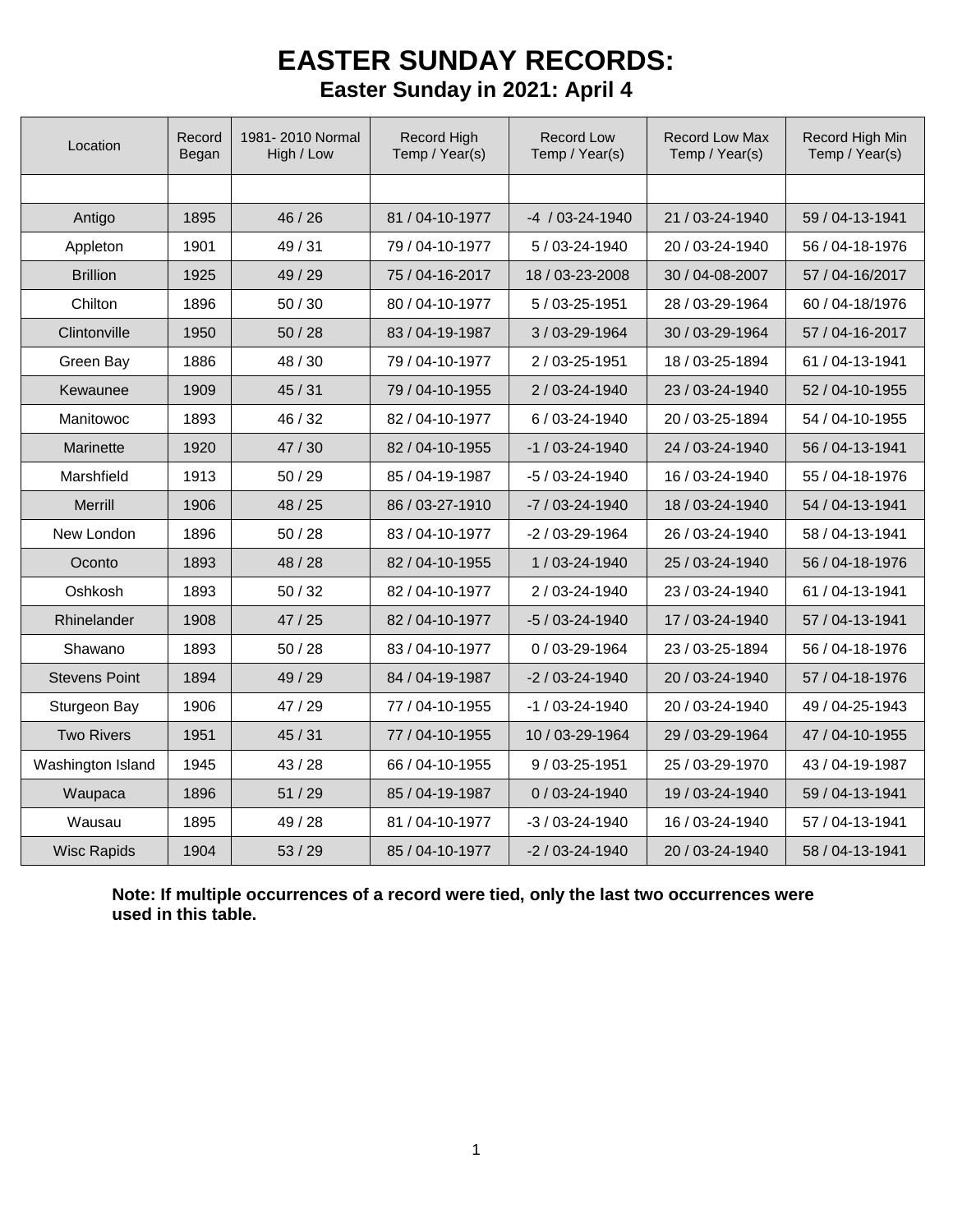# **EASTER SUNDAY RECORDS:**

| Location                |      | <b>Warmest Ave</b><br>Temp / Year(s) | <b>Coldest Ave</b><br>Temp / Year(s) | Wettest<br>Inches / Year(s) | Snowiest<br>Inches / Year(s) | <b>Greatest Snow</b><br>Depth (Inches) |  |
|-------------------------|------|--------------------------------------|--------------------------------------|-----------------------------|------------------------------|----------------------------------------|--|
|                         |      |                                      |                                      |                             |                              |                                        |  |
| Antigo                  | 1895 | 66.5 / 04-13-1941                    | 8.5 / 03-24-1940                     | 2.86 / 04-18-1976           | 8.0 / 04-08-1928             | 13 / 04-02-1972                        |  |
| Appleton                | 1901 | 66.0 / 04-16-2017                    | 12.5 / 03-24-1940                    | 1.11 / 04-04-1999           | 5.0 / 03-31-1929             | 7/03-29-1959                           |  |
| <b>Brillion</b>         | 1925 | 66.0 / 04-16/2017                    | 25.0 / 04-08-2007                    | 1.36 / 03-31-1929           | 14.0 / 03-31-1929            | 8 / 03-29-1964                         |  |
| Chilton                 | 1896 | 68.5 / 04-18-1976                    | 16.5 / 03-29-1964                    | 1.52 / 04-14-1974           | 4.0 / 03-30-1902             | 5 / 03-29-1959                         |  |
| Clintonville            | 1950 | 65.0 / 04-19-1987                    | 16.5 / 03-29-1964                    | 1.25 / 04-06-1958           | 3.0 / 04-17-1960             | 12 / 03-30-1975                        |  |
| Green Bay               | 1886 | 66.5 / 04-13-1941                    | 13.0 / 03-24-1940                    | 1.20 / 04-13-1952           | 7.5 / 03-31/1929             | 6 / 03-29-1964                         |  |
| Kewaunee                | 1909 | 65.5 / 04-10-1955                    | 12.5 / 03-24-1940                    | 2.00 / 04-06-1958           | 5.0 / 04-08-1928             | 7/03-29-1964                           |  |
| Manitowoc               | 1893 | 65.0 / 04-10-1955                    | 13.0 / 03-24-1940                    | 1.55 / 04-14-1974           | 9.0 / 03-31-1929             | 20 / 04-01-1923                        |  |
| Marinette               | 1920 | 65.0 / 04-13-1941                    | 11.5 / 03-24-1940                    | 1.70 / 04-06-1958           | 5.0 / 04-13-1952             | 11 / 03-29-1964                        |  |
| Marshfield              | 1913 | 64.0 / 04-13-1941                    | 5.5 / 03-24-1940                     | 1.60 / 04-06-1958           | 4.0 / 04-11-1993             | 14 / 03-25-1951                        |  |
| Merrill                 | 1906 | 65.0 / 04-13-1941                    | 5.5 / 03-24-1940                     | 2.01 / 04-06-1958           | 3.2 / 04-08-1928             | 15 / 04-02-1972                        |  |
| New London              | 1896 | 67.0 / 04-19-1987                    | 14.0 / 03-24-1940                    | 1.20 / 04-04-1999           | 3.5 / 04-17-1949             | 7/03-23-2008                           |  |
| Oconto                  | 1893 | 64.5 / 04-13-1941                    | 13.0 / 03-24-1940                    | 2.30 / 04-06-1958           | 3.0 / 04-08-1928             | 6 / 03-23-2008                         |  |
| Oshkosh                 | 1893 | 68.0 / 04-13-1941                    | 12.5 / 03-24-1940                    | 1.22 / 04-14-1974           | 7.0 / 03-31-1929             | 12 / 03-28-1937                        |  |
| Rhinelander             | 1908 | 64.0 / 04-13-1941                    | 6.0 / 03-24-1940                     | $0.83 / 04 - 13 - 1952$     | 12.0 / 04-06-1958            | 18 / 03-23-2008                        |  |
| Shawano                 | 1893 | 66.0 / 04-19-1987                    | 12.5 / 03-24-1940                    | 1.62 / 04-06-1947           | 6.0 / 03-31-1929             | 8 / 04-01-1934                         |  |
| <b>Stevens Point</b>    | 1894 | 67.5 / 04-19-1987                    | 9.0 / 03-24-1940                     | 1.13 / 04-18-1976           | $5.3 / 04 - 11 - 1993$       | 8/03-31-2013                           |  |
| Sturgeon Bay            | 1906 | 62.0 / 04-10-1955                    | 9.5 / 03-24-1940                     | 1.85 / 04-06-1958           | 2.0 / 04-06-1958             | 12 / 03-26-1967                        |  |
| <b>Two Rivers</b>       | 1951 | 62.0 / 04-10-1955                    | 19.5 / 03-29-1964                    | 1.45 / 04-13-1952           | 1.0 / 04-17-1960             | 5/03-26-1989                           |  |
| Washington Island       | 1945 | 52.5 / 04-19-1987                    | 18.5 / 03-29-1970                    | 1.06 / 04-06-1958           | 3.0 / 04-06-1958             | 15 / 04-02-1972                        |  |
| Waupaca                 | 1896 | 68.0 / 04-13-1941                    | 9.5 / 03-24-1940                     | 1.75 / 04-04-1926           | 6.0 / 03-31-1929             | 10 / 03-29-1959                        |  |
| Wausau                  | 1895 | 66.0 / 04-13-1941                    | 6.5 / 03-24-1940                     | 1.95 / 04-01-1934           | 5.7 / 03-31-1929             | 16 / 03-23-2008                        |  |
| <b>Wisconsin Rapids</b> | 1904 | 67.0 / 04-13-1941                    | 9.0 / 03-24-1940                     | 0.95 / 04-04-1999           | 4.0 / 04-17-1949             | 6/03-31-2013                           |  |

#### **Note: If multiple occurrences of a record were tied, only the last two occurrences were used except for snow depth where the last occurrence was used in the table.**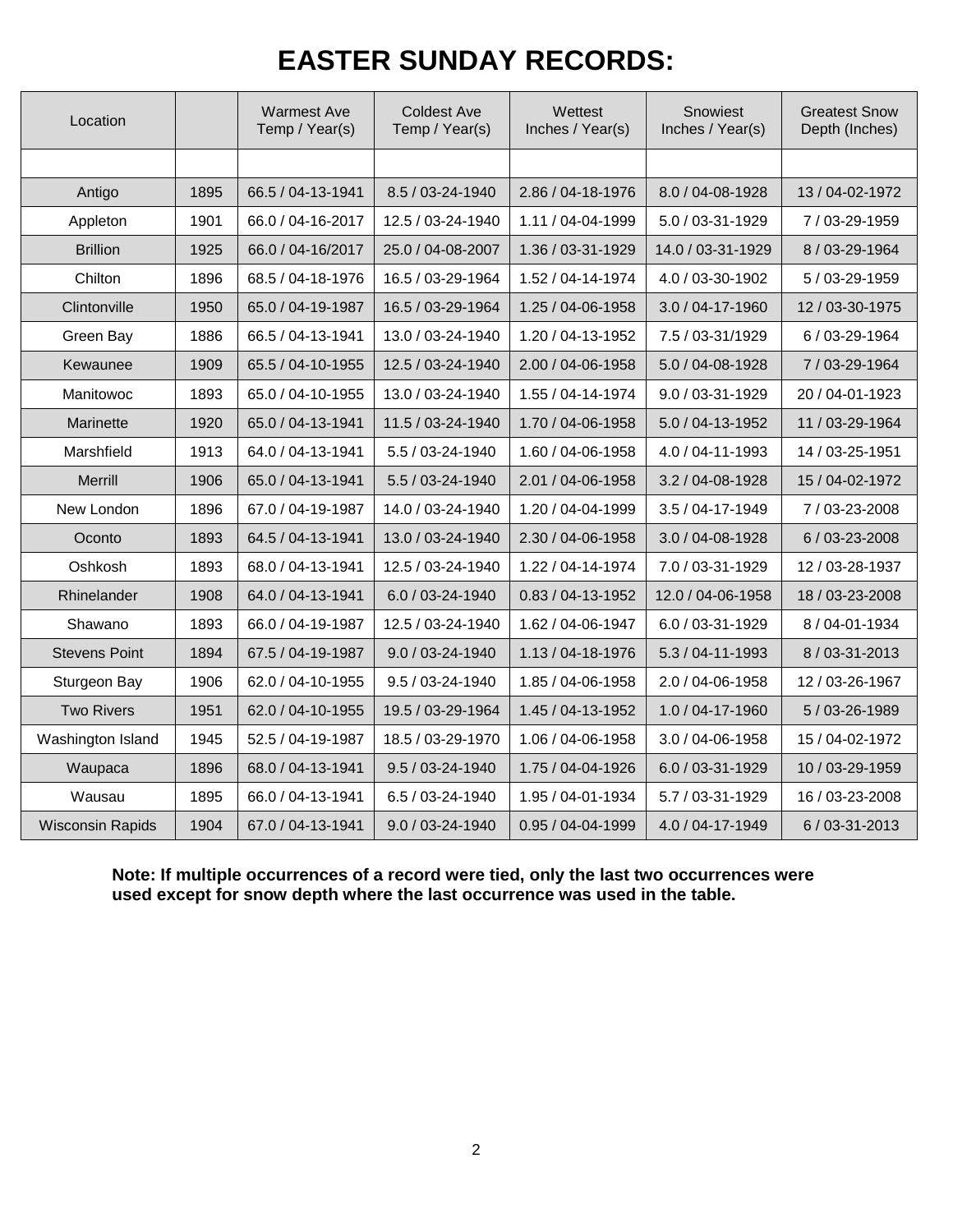## **EASTER SUNDAY PRECIPITATION / SNOWFALL FREQUENCIES**

| <b>Location / Year</b> |        | <b>PRECIPITATION</b> |                    |                    |                    |                  | <b>SNOWFALL</b>  |                         |                         |                   |                    |
|------------------------|--------|----------------------|--------------------|--------------------|--------------------|------------------|------------------|-------------------------|-------------------------|-------------------|--------------------|
|                        | Record | DRY or<br>Trace      | $= 0.01$<br>Inches | $>=0.10$<br>Inches | $>=0.50$<br>Inches | $>=1.00$<br>Inch | None or<br>Trace | $>=0.1$<br>Inches       | $>=1.0$<br>Inch         | $>=3.0$<br>Inches | $>= 6.0$<br>Inches |
| Location               | Began  | Percent              | Percent            | Percent            | Percent            | Percent          | Percent          | Percent                 | Percent                 | Percent           | Percent            |
|                        |        |                      |                    |                    |                    |                  |                  |                         |                         |                   |                    |
| Antigo                 | 1895   | 67                   | 33                 | 20                 | $\,6$              | 3                | 91               | 9                       | $\overline{9}$          | 5                 | $\mathbf{1}$       |
| Appleton               | 1901   | 56                   | 44                 | 25                 | 9                  | 4                | 88               | 12                      | 6                       | $\overline{2}$    | $\mathbf{1}$       |
| <b>Brillion</b>        | 1925   | 66                   | 34                 | 21                 | $\overline{7}$     | $\overline{2}$   | 98               | $\mathbf{1}$            | $\mathbf{1}$            | $\mathbf{1}$      | $\mathbf{1}$       |
| Chilton                | 1896   | 65                   | 35                 | 25                 | 13                 | 5                | 95               | 5                       | 3                       | 3                 | $\pmb{0}$          |
| Clintonville           | 1950   | 69                   | 31                 | 23                 | 10                 | $\overline{2}$   | 94               | 6                       | 5                       | $\overline{2}$    | $\boldsymbol{0}$   |
| Green Bay              | 1886   | 63                   | 37                 | 22                 | 5                  | $\overline{2}$   | 85               | 11                      | 5                       | $\mathbf{1}$      | $\mathbf 0$        |
| Kewaunee               | 1909   | 64                   | 36                 | 28                 | $\boldsymbol{9}$   | $\overline{2}$   | 94               | 6                       | 5                       | $\mathbf{3}$      | $\boldsymbol{0}$   |
| Manitowoc              | 1893   | 71                   | 29                 | 21                 | $\boldsymbol{9}$   | 3                | 94               | 6                       | $\overline{4}$          | $\overline{2}$    | $\mathbf{1}$       |
| Marinette              | 1920   | 69                   | 31                 | 24                 | $\overline{7}$     | $\mathbf{1}$     | 96               | $\overline{4}$          | $\overline{4}$          | 3                 | $\mathbf 0$        |
| Marshfield             | 1913   | 58                   | 42                 | 29                 | $\overline{7}$     | $\overline{c}$   | 87               | 13                      | 10                      | $\overline{4}$    | $\pmb{0}$          |
| Merrill                | 1906   | 68                   | 32                 | 20                 | $\,6$              | 3                | 93               | $\overline{7}$          | $\,6\,$                 | $\mathbf{1}$      | $\mathbf 0$        |
| New London             | 1896   | 70                   | 30                 | 22                 | $\,6\,$            | $\overline{c}$   | 95               | 5                       | 5                       | $\mathbf 1$       | 0                  |
| Oconto                 | 1893   | 71                   | 29                 | 22                 | 5                  | $\overline{2}$   | 96               | $\overline{\mathbf{4}}$ | 3                       | $\mathbf{1}$      | $\mathbf 0$        |
| Oshkosh                | 1893   | 70                   | 30                 | 18                 | 6                  | $\overline{c}$   | 94               | 6                       | $\mathfrak{S}$          | $\mathbf{1}$      | $\mathbf 0$        |
| Rhinelander            | 1908   | 69                   | 31                 | 22                 | 3                  | $\mathbf 0$      | 90               | 10                      | $\,6\,$                 | $\overline{4}$    | $\mathbf{1}$       |
| Shawano                | 1893   | 70                   | 30                 | 22                 | 11                 | $\overline{c}$   | 94               | 6                       | 6                       | 3                 | $\overline{2}$     |
| <b>Stevens Point</b>   | 1894   | 67                   | 33                 | 27                 | 5                  | $\mathbf{1}$     | 91               | $\mathsf g$             | $\,8\,$                 | $\overline{4}$    | $\pmb{0}$          |
| Sturgeon Bay           | 1906   | 69                   | 31                 | 22                 | 6                  | 3                | 95               | 5                       | $\overline{\mathbf{4}}$ | $\pmb{0}$         | $\pmb{0}$          |
| <b>Two Rivers</b>      | 1951   | 59                   | 41                 | 29                 | $\boldsymbol{9}$   | 5                | 95               | 5                       | $\sqrt{2}$              | $\pmb{0}$         | $\pmb{0}$          |
| Wash. Island           | 1945   | 68                   | 32                 | 27                 | $\overline{7}$     | $\mathbf{1}$     | 96               | 4                       | $\overline{4}$          | $\mathbf{1}$      | 0                  |
| Waupaca                | 1896   | 69                   | 31                 | 24                 | $\boldsymbol{9}$   | 3                | 90               | 10                      | 8                       | $\mathbf{1}$      | $\mathbf 0$        |
| Wausau                 | 1895   | 69                   | 31                 | 20                 | 6                  | $\overline{2}$   | 90               | 10                      | $\overline{7}$          | $\overline{2}$    | $\pmb{0}$          |
| Wisc. Rapids           | 1904   | 62                   | 38                 | 30                 | $\,$ 6 $\,$        | $\mathbf 0$      | 91               | $\mathsf g$             | $\,6\,$                 | $\mathbf{3}$      | $\mathbf 0$        |

**Note: Percentages are based on years where the observer reported precipitation and snowfall. In some years, the observer may have only reported precipitation but no snowfall.**